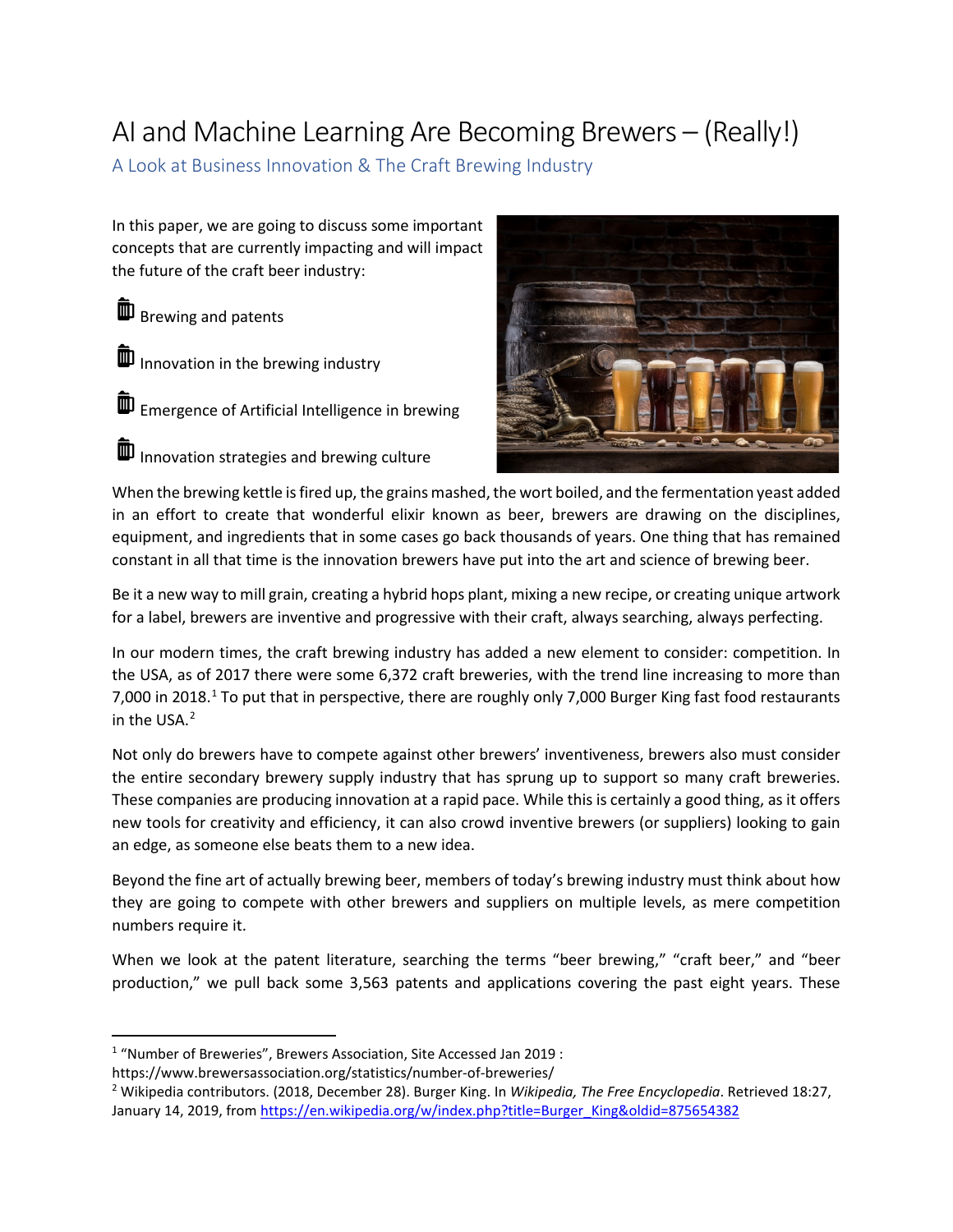numbers don't even begin to get into some of the more specific equipment used in brewing that don't necessarily have the word "beer" in their patent title or claims.

The following chart shows where people in the brewing industry are concentrating their innovation; as we can see, it covers a broad range of topics. From Malt Extracts to Hop Acids and Filter Baskets to Tank Covers, innovation in the brewing space is happening daily and innovators are protecting it.

FIG 1



This small section of the patent literature doesn't even take into consideration industries that supply the craft brewing sector; their equipment and techniques are more broadly applied to other industries as well (e.g., canning). When you add in those patents, the figures shoot up in the tens-of-thousands.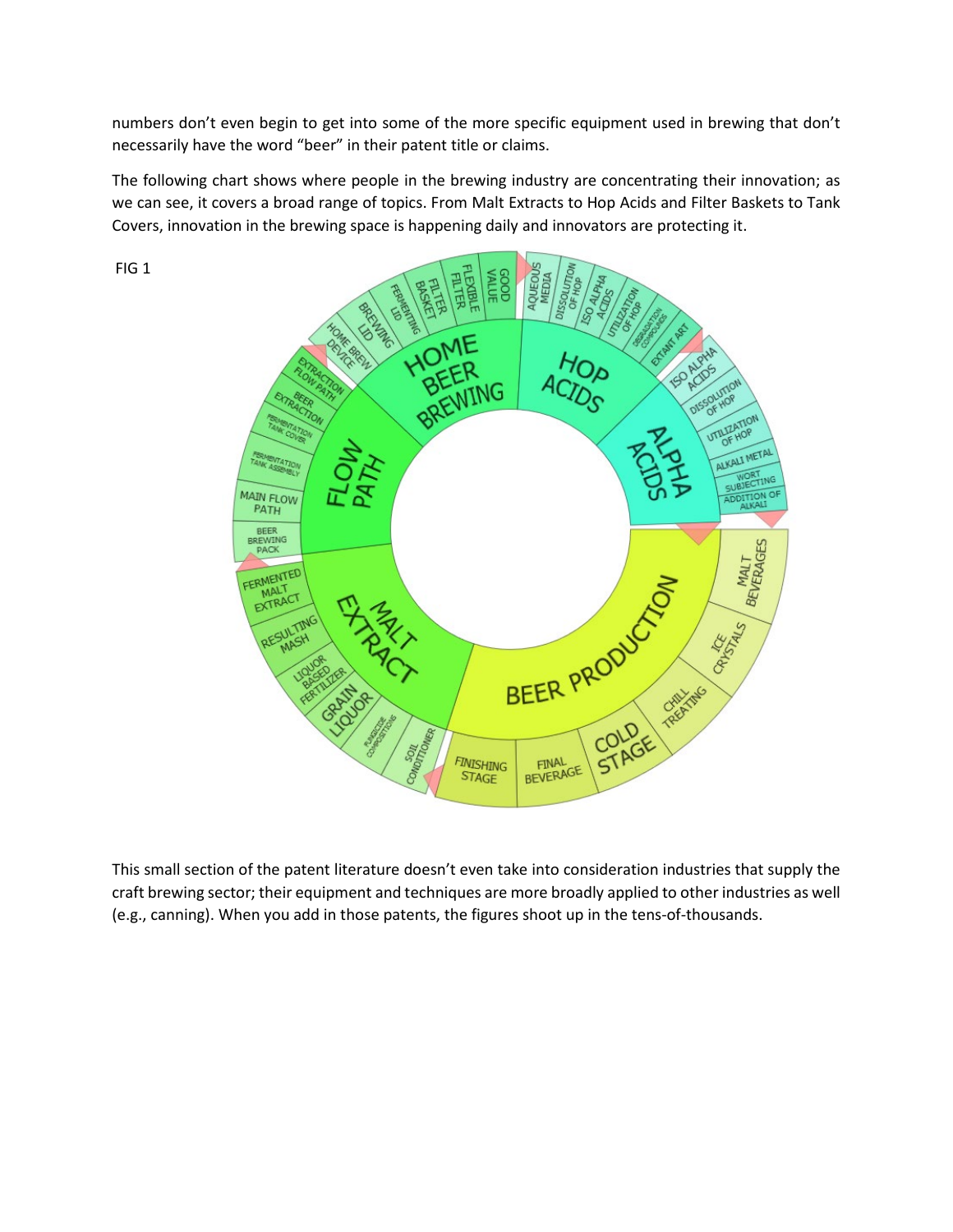## Enter Artificial Intelligence, Enter more competition

When we think about brewing, we often romanticize the practice. Back to basics, a noble profession, using fruit of the Earth to create a desired and loved product. One might ask where artificial intelligence (AI) would come in to such an endeavor?

Today, even many homebrewers use some sort of software such as *Beersmith* or *BeerTools* to help scale batches and keep track of the process. Craft breweries, even micro ones pumping out less than 3,000 barrels a year, generally have some form of Brewery Management Software. Software technology has already wormed its way into this ancient practice, but again, where does AI come in? One word: Recipes.

Applying the field of AI to recipe generation is just beginning to emerge, and while some questionable examples exist, like "blueberry and



onion soup", the positive results are showing that AI can take deeply complex aspects of different ingredients, analyze them, and offer up new ideas for humans to try. This is the concept behind AI software such as *Foodpairing, [3](#page-2-0)* a tool which finds and analyzes compatibility between different ingredients.

Recently, a project by MIT graduate students and postdoctoral researchers, "How To Generate (Almost) Anything," used *textgnrnn*, an open source recurrent neural network that produces phrases from large text datasets.<sup>[4](#page-2-1)</sup> They used the tool against data from food blogs that cover pizza recipes and then teamed up with a pizza restaurant in Boston to make some of the suggestions. One of the results "shrimp, jam, and Italian sausage combo" was so good they put it on the menu!

Now imagine when you take a food item as complex as beer. Made from a vast array of hops, grains, adjuncts, yeast, and of course additives up and down the spectrum from pumpkin to oak chips, beer is one of the most complex beverages on the planet. It is an industry waiting for AI application. It's already starting. InBev is using AI from barley production to supply chain.<sup>[5](#page-2-2)</sup> There's even a company called IntelligentX Brewing Company that allows users to give feedback via a smartphone app to an AI agent about its beers. That AI then offers the brewmaster suggested tweaks to the recipe.

Going back to the patent literature we mentioned earlier, while our high-level study doesn't specifically pull out AI patents related to brewing, if we do a cursory review of the data, we can see intellectual property that is nipping around the edges of this emerging area. Consider the following 2016 patent

<span id="page-2-1"></span><span id="page-2-0"></span><sup>&</sup>lt;sup>3</sup> The Science behind Foodpairing® Site accessed January 2019[, https://www.foodpairing.com/en/science-behind](https://www.foodpairing.com/en/science-behind) <sup>4</sup> Kyle Wiggers, "MIT students use AI to cook up pizza recipes", Venturebeat.com, September 10 2018 <https://venturebeat.com/2018/09/10/mit-students-use-ai-to-cook-up-pizza-recipes/>

<span id="page-2-2"></span><sup>&</sup>lt;sup>5</sup> "From seed to sip: How Anheuser-Busch InBev uses AI to drive growth", December 5<sup>th</sup> 2018, Microsoft.com, Site Accessed January 2019, [https://news.microsoft.com/transform/from-seed-to-sip-how-anheuser-busch-inbev-uses](https://news.microsoft.com/transform/from-seed-to-sip-how-anheuser-busch-inbev-uses-ai-to-drive-growth/)[ai-to-drive-growth/](https://news.microsoft.com/transform/from-seed-to-sip-how-anheuser-busch-inbev-uses-ai-to-drive-growth/)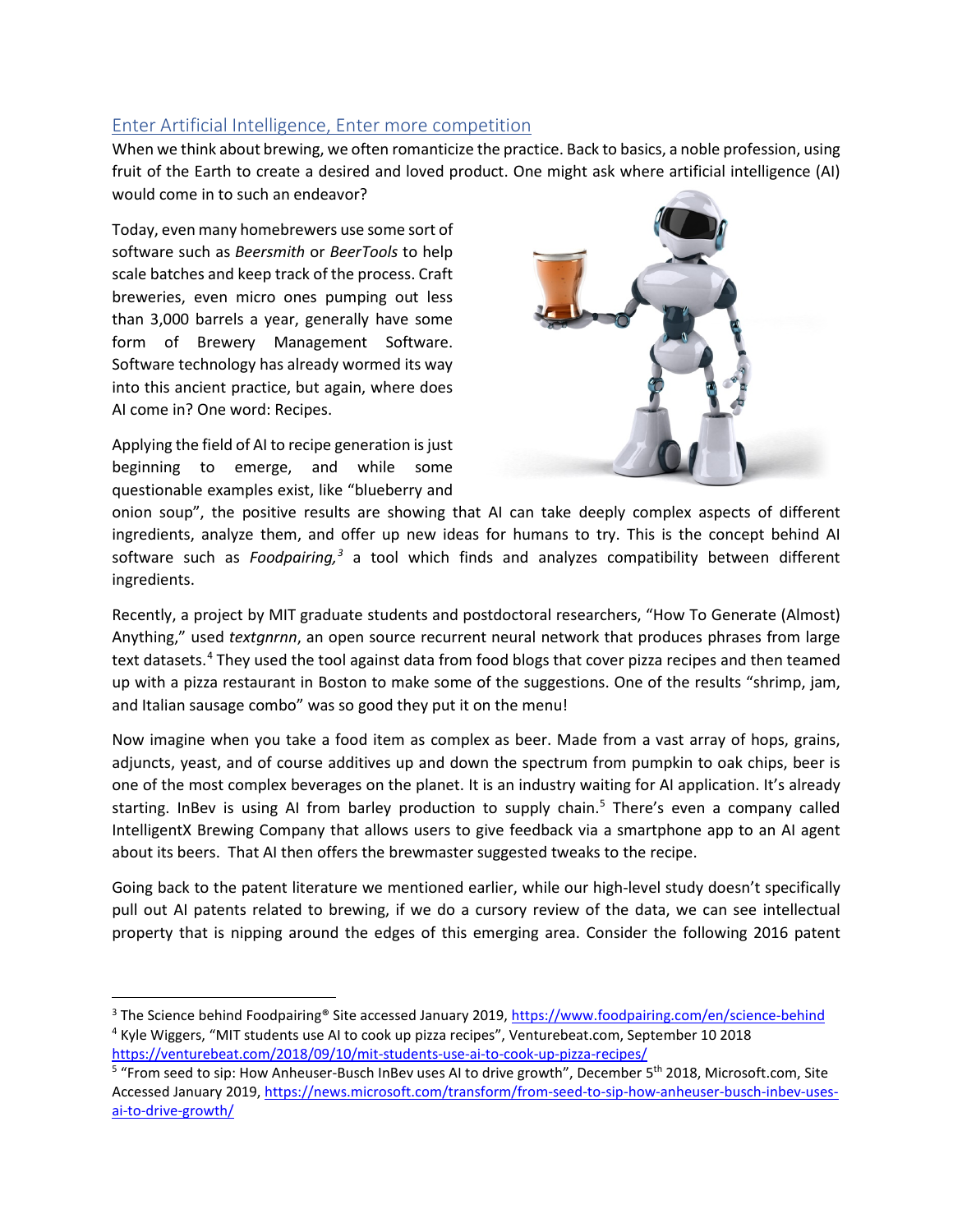application from the University of Northern Colorado, US2016369214A1 "In-Line Detection of Chemical Compounds in Beer."[6](#page-3-0) The abstract indicates the following disclosed invention:

*"Apparatus, methods, and systems for in-line detection of chemical compounds in beer are provided. In these apparatus, methods, and systems, a small sample of wort is removed from a fermentation vessel, heated, analyzed by infrared attenuated total reflectance (IR-ATR) spectroscopy, and returned to the fermentation vessel. The concentrations of one or more chemical compounds in the wort can be ascertained directly from IR-ATR spectroscopy data, or indirectly from applying an algorithm to the IR-ATR spectroscopy data based on known reaction kinetics and stoichiometry. The apparatus, methods, and systems do not destroy the wort*  sample or contaminate the fermenting wort and so can be employed continuously during *fermentation, and are rapid, accurate, and inexpensive."*

The inventions process flow, as indicated in Figure 1 of the application, is as follows. For emphasis, I've added three "AI Icons" to show where artificial intelligence can or should play a part in the technique.



The barrier to applying AI to brewing (or just about any industry now) is *extremely* low. Honestly, a majority of the heavy lifting in this area has already been done. You don't need a team of high skilled programmers banging out complicated algorithms and building convolutional neural networks for them to run on. There are already vast open source depositories of this information and the repositories get bigger and offer more targeted AI, Machine Learning, BPA, and other automation tools almost daily.

<span id="page-3-0"></span> <sup>6</sup> Mosher, Michael (2016) US Patent App No US2016369214A1 Retrieved from Patseer.com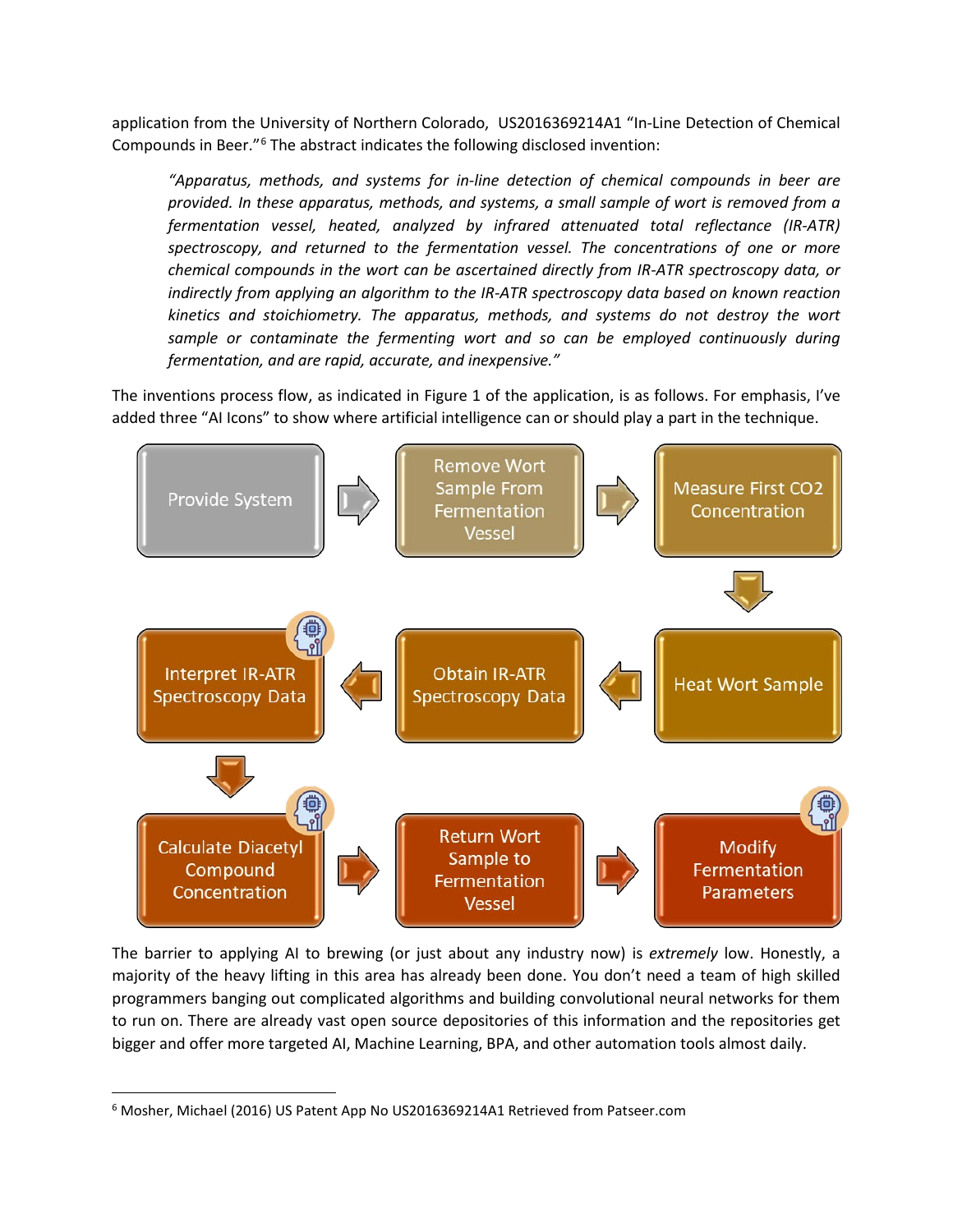My consulting company, ipCapital Group, Inc., has a database of more than 1,000 AI tools and resources that we can delve into in assisting us with AI consulting projects. While there was certainly sweat equity in compiling the database, there's nothing secretive about the sources; they are all discoverable through research on the internet. You can bet any number of these tools are being discovered by your competitors out there.

When such AI tools become widespread, it won't just be humans that brewers need to compete with to come up with their next blockbuster brew, it will be computers too.

### A Sharing Culture

A note on innovation. Brewers are generally a convivial group of people. It's hard to be uptight around beer. As a brewer myself, I can't count the amount of times someone has lent me a kettle or some yeast, and I of course returned the favor when they were in need. Brewing is industry that often even sees competing breweries teaming up to make collaborative brews (*Class of 2017 New York City Pale Ale,* anyone?)

Yet, simply because brewers tend to be neighborly, it doesn't mean they don't need to guard their innovations. Most brewers certainly know about copyrights, and perhaps a patent might be a bridge too far for some of your ideas, but there are numerous ways one can be innovative, vigilant, and magnanimous. A well-regulated and document trade secret program is one possibility, another is through licensing. If you create something really unique, a process, an algorithm, or piece of machinery, you should consider patenting it. You need not charge anything to anyone to use these ideas under these IP structures, if you so choose, but you can still protect your intellectual property and control how an industry incorporates your ideas.

#### The Brewing Process Enhanced

We know innovation is happening. We see it in the patent literature, and we see it in marketplace. Where then, could these innovations be placed in your brewing operation?

The following graphic shows a typical brewing process and indicated over the process are suggested areas where innovation and AI can be instituted to create greater efficiencies or creativity. This is by no means an exhaustive example, just some highlights to show where there are ample opportunities to apply

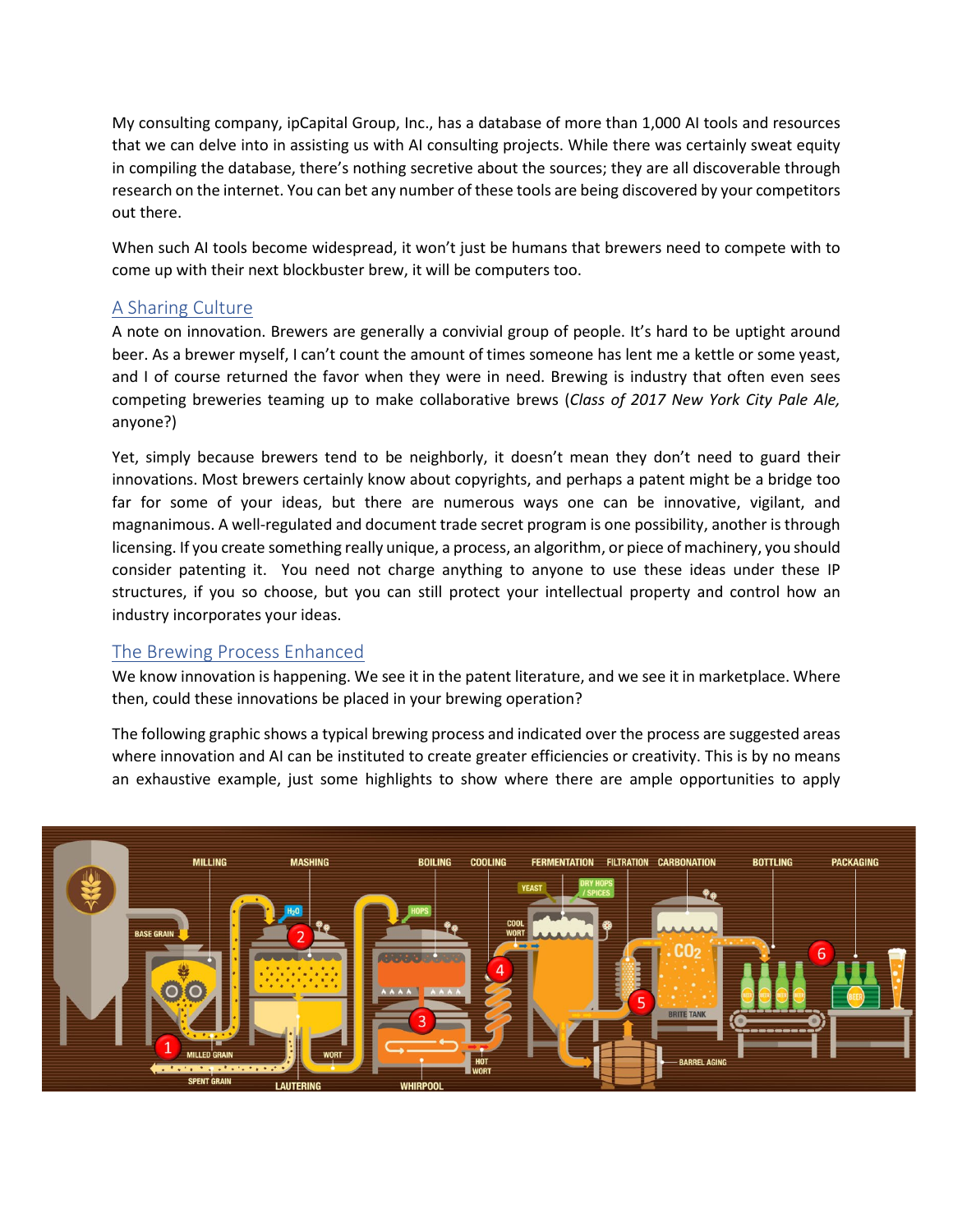emerging technology to the brewing process. I've added some of my own AI brainstorming to various parts of the process. I'm betting you can come up with some of your own right now as well!

1. Wastewater and spent grain disposal. - According to the Brewers Association, the average water-tobeer ratio for a brewery is around 7-to-1. [7](#page-5-0) As you know, this waste water has very high levels of biological oxygen demand (BOD), making it tough to treat. There is opportunity here though. Companies such as Cambrian Innovation in Watertown, MA are creating "energy neutral" ways to treat waste water. Average brewery wastewater can have up to 3kWh of energy per kilogram of BOD. You can use the energy in something you're currently throwing away to help the environment and fend off or at least comply with new government regulations specifically targeting breweries. *AI Suggestion: Plug in IntelliFlux, Augmented Process Recommendation & Industrial Control Optimization Tools (APRICOT) and get end-to-end decision automation for water treatment.*

And all that spent grain? Well, if you're not turning it in to a smorgasbord of delicious baked goods and creating a revenue stream from it, then you should at least be selling it as stock feed or using it as compost. [8](#page-5-1)

2. Mashing & Pumping – Variable Speed Drives or VSDstake incoming power to your brewery and digitally recreate the three separate sine waves of electricity, allowing you to regulate the power flow up or down. Allowing you, for example, to control the speed of a three-phase pump motor. There can be significant energy savings using VSDs. The Romford Brewery in the United Kingdom installed a VSD and achieved a 45% reduction in motor power use. [9](#page-5-2) *AI Suggestion, Use AI to detect motor faults and adjust power appropriately to maintain torque.* 

3. Wort Whirlpool - If you own a commercial brewery or are *heavily* into home brewing, you know there is a problem when you begin the whirlpool for your wort; volatile substances (primarily Dimethyl Sulphides) can begin to form and create off-flavors in your beer (think creamed corn, although some beer styles do shoot for this taste). A technique called "wort stripping," where you remove these volatiles, can be performed through numerous technological processes. From aerators to steamers, there is not only an innovation already out there, but plenty of room for additional invention. *AI Suggestion: Use a machine learning algorithm could adjust CO2 inputs and other scrubbing techniques, based on recipe parameters and monitoring of C2H6S compounds.* 

4. Wort Cooling – What is one of *the* most water wasting, tedious events in the brewing process? Chilling of the wort! Rapid cooling equals better beer, and essentially, brewers have had three cooling options to choose from: Immersion chillers, counterflow chillers and plate chillers. But did you know fluid cooling is a problem larger than just cooling wort in the brewing process? There are several industries that have the need to cool a liquid down rapidly. Some of these methods used in other industries could be applied to brewing equipment. Ethylene glycol and water (EGW) and propylene glycol and water (PGW) solutions that recirculate the cooling glycols through electric chillers could revolutionize this portion of the brewing process.

<span id="page-5-1"></span><span id="page-5-0"></span><sup>&</sup>lt;sup>7</sup> Chastain, Cheri et al: *Water and Wastewater: Treatment/Volume Reduction Manual, Page 5, Brewer Association*<br><sup>8</sup> Spent Grain, *The Brooklyn Brewshop*, Site accessed February 2019,

<https://brooklynbrewshop.com/blogs/themash/tagged/spent-grain/>

<span id="page-5-2"></span><sup>9</sup> Galitsky, Christina, et al: *Energy Efficiency Opportunities in the Brewery Industry*, Page 7, Lawrence Berkeley National Laboratory,<https://pdfs.semanticscholar.org/f3fe/87086d0f6d8127e822d8a2f22b34bb03e12b.pdf>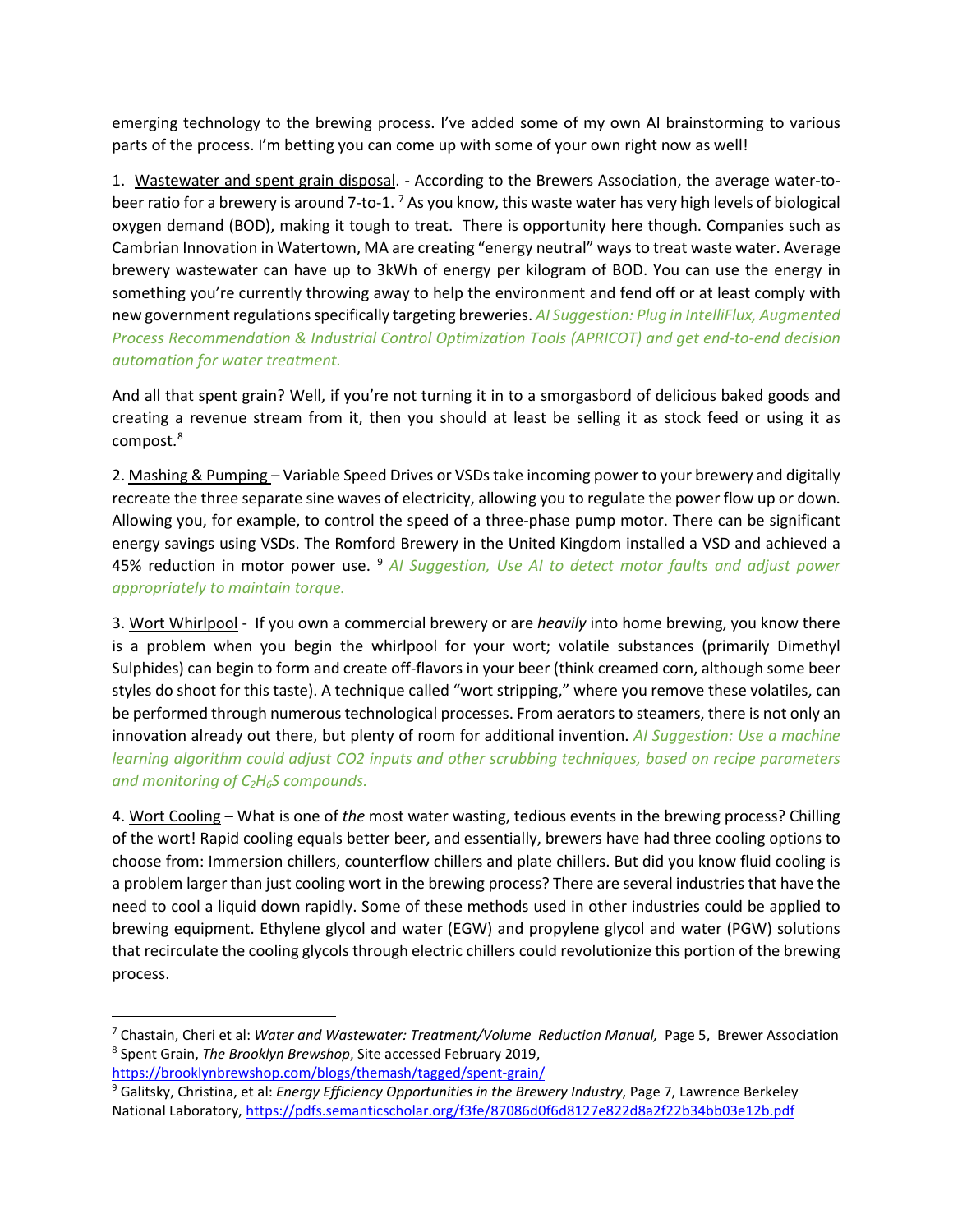5. Filtration- Seems pretty straightforward right? Filter your wort for clarifying and get moving on to fermentation. Guess again! Filtering is an opportunity to actually change the chemistry of your beer. Diatomaceous Earth Filtration (DEF) is how this is done. The minerals that you use can impact beer taste, stabilization, and of course its visual appearance. Imerys Filtration's Celite Cynergy is an engineered DEF that can save time and money.<sup>[10](#page-6-0)</sup>

6. Packaging- Let's be clear, your beer must taste good or no amount of innovative packaging is going to allow you to beat the competition, but if you want to stand out in the crowd, packaging can help. Crown's 360 end can that turns into a cup, or their "global vent" that allows a smooth pour from a can, are some nice innovations that your customers will remember and return to.[11](#page-6-1) [12](#page-6-2) *AI Suggestion: This is an area screaming for AI incorporating with the Internet of Things. Each package, can and bottle can be an "internet thing" and once connected to a network AI can manage things like Cold Chain Monitoring (did that beer stay cold from the brewery to retailer) and Inventory Management.*

#### Conclusion

In the end, beer production, whether you're making five gallons or 50,000 barrels, comes down to one important thing: making a great tasting beverage. To do this, you need as much concentration on the art of the brew and solid understanding of the science as you can provide to your craft. If you can use innovation, either your own or someone else's, to give you the time you need to perfect that art and science, and thus be competitive in an ever-shrinking market share, then you need to do so.

If you want to explore Artificial Intelligence, BPA and Machine Learning in Beer Brewing, ipCapital Group can assist you with any number of the steps, such as:

Figuring out your pain points or opportunities.

Getting started on the AI journey.

Creating Intellectual Property in your industry.

Examine the patentability of your own ideas and help you own the new world of AI Brewing.

#### About ipCapital Group, Inc.

ipCapital Group (ipCG) is an innovation and intellectual property (IP) consulting firm serving clients that range from early stage to Fortune 500 in over 1000 engagements since 1998. Drop me an email at [croot@ipcg.com](mailto:croot@ipcg.com) or call 802-859-7800 X218. Visit our website anytime at [www.ipcg.com](http://www.ipcg.com/)

<span id="page-6-0"></span><sup>&</sup>lt;sup>10</sup> Imerys Filtration, Site accessed February 2019, "Beer Filtration"[, https://imerys-filtration.com/asia](https://imerys-filtration.com/asia-pacific/applications/filtration/beer-filtration/)[pacific/applications/filtration/beer-filtration/](https://imerys-filtration.com/asia-pacific/applications/filtration/beer-filtration/)

<span id="page-6-1"></span><sup>&</sup>lt;sup>11</sup> Crown Packaging, Site accessed February 2019, "Crown 360" [https://www.crowncork.com/beverage](https://www.crowncork.com/beverage-packaging/innovations-beverage-cans/360-end)[packaging/innovations-beverage-cans/360-end](https://www.crowncork.com/beverage-packaging/innovations-beverage-cans/360-end)

<span id="page-6-2"></span><sup>&</sup>lt;sup>12</sup> Crown Packaging, Site accessed February 2019, "Global Vent" [https://www.crowncork.com/beverage](https://www.crowncork.com/beverage-packaging/innovations-beverage-cans/global-vent)[packaging/innovations-beverage-cans/global-vent](https://www.crowncork.com/beverage-packaging/innovations-beverage-cans/global-vent)